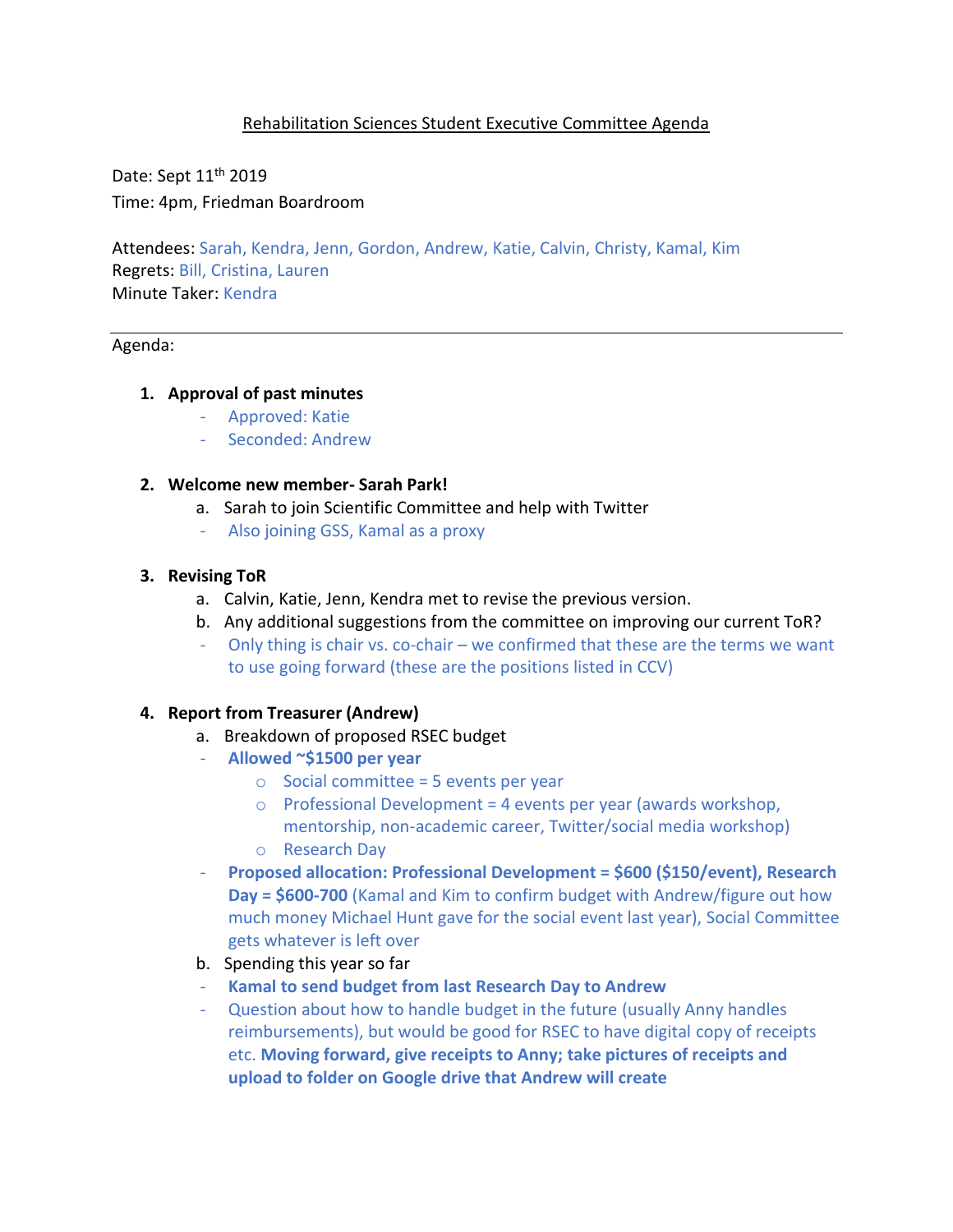## **5. Professional Development Committee update (Gordon)**

- a. Feedback on 1st event in Fall Series- Tri-council award writing workshop
- Planning and execution solid, turn out okay and people seemed to get something out of the session.
- Only one no show out of the people who RSVP'd.
- Bottleneck with people receiving email, because lots of attendees were new students who were not already on the email list.
- b. Update on 2<sup>nd</sup> Award writing workshop- peer review feedback session
	- i. How did this go? Not very many PhDs needed this, but the people who did were paired off w/ successful applicants. MSc students given option to just pair off, but their application is so far away that not many showed up.
	- ii. Any ideas on how to improve for next year? For MSc students, record the lecture and do the peer-review session closer to CIHR deadline (Dec). Run peer-review workshop w/ PhD/post docs in late Aug/early Sept. Peer-review option was maybe unclear on the Eventbrite, improve communication about option feedback session for next year.
- c. Next up: Mentorship program and Non-Academic Careers Panel
- **Need to meet further about this:** Cristina has background things Katie to talk to Cristina. Meeting within the next two weeks to create survey and send out.
- **From last year:** 3-4 faculty (+post doc) to talk about experiences w/ mentorship, pair mentor/mentee off and used mentorship panel as meet and greet (talks beforehand, 30 minutes mingling w/ mentor). 4-6pm on Tuesday early Nov. Mentors are  $2<sup>nd</sup>/3<sup>rd</sup>$  year MSc students,  $3<sup>rd</sup>/4<sup>th</sup>$  year PhD, and post docs. Mentees are  $1^{st}$  year MSc students,  $1^{st}/2^{nd}$  year PhD. Mentors and mentees are recruited and paired in mid-Oct. Update at next RSEC meeting.
- **Non-academic career panel** late Nov and **Twitter workshop** in Feb 2020.

# **6. GSS membership (Kamal/Cristina)**

- a. Sarah Park to take on GSS membership
- Nothing needed from RSEC for now. Sarah to follow-up w/ Cristina.
- Kamal willing to act as proxy in case Sarah can't make a meeting

## **7. Website update (Andrew)**

- a. Did everyone send Andrew their bios/pictures?
- **Need Gordon, Kim, Sarah.**
- b. Revisit website points: are we including a student interview section on website?
- **Andrew to add new page on website for student interview section** (~10 questions that person interviewed will write up).
- In terms of frequency, try quarterly, but tailor depending on how it goes with the first couple.
- Question about how similar this is to the PT newsletter but decided that newsletter is more faculty-oriented.
- *c.* Create resources for participant recruitment?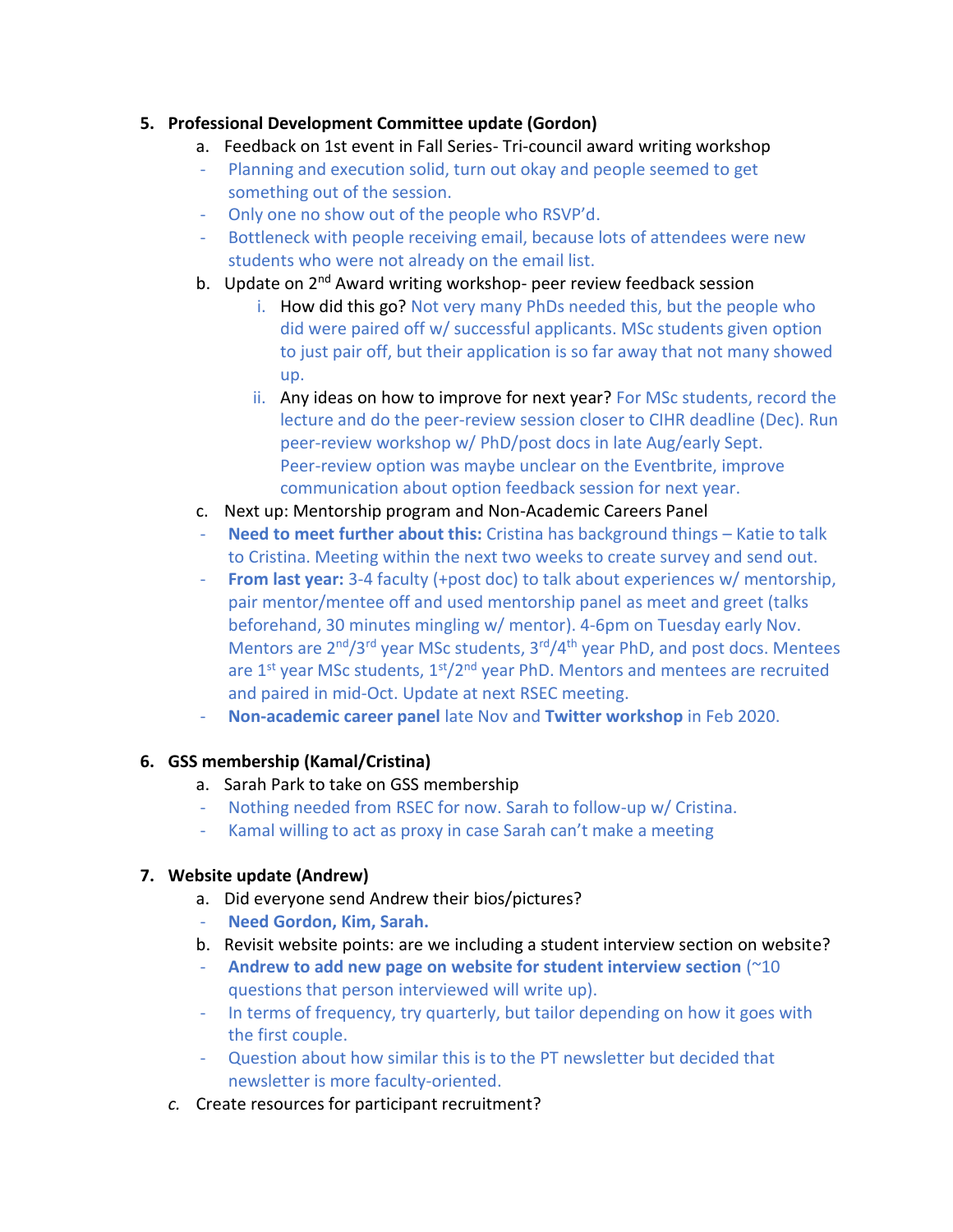- Issue for ethics would have to approve whole website.
- Potential way around this is to share links to lab websites. **Katie to add info in Facebook/Twitter bio about RHSC students being able to go through RSEC to promote study or paper. This will be added into RSEC's fall newsletter as well.**

## **8. Google Drive + Slack**

- a. Does everyone know how to access Google drive and Slack? Yes
- **9. Research Day Update (Kim) Kim will look into dates for Research Day and get back to us before planning begins; ideas will be presented in more detail at the next RSEC meeting.**
	- a. Identify potential dates:
	- Suzanne needs to be there for 3MT need to confirm date with her. Will set up a meeting once we know a date.
	- b. Timeline for event planning (see above)
	- c. Feedback from last year: RHSC 530 3MT were a good addition, but main feedback was that it would be valuable if Research Day was turned into something more formal (ie, conference style) that could be added to a CV. Specific suggestion are to:
		- i. **Incorporate industry**, like health tech etc.
		- ii. **Sponsors** lunch for everyone who presents and sponsored prizes.
		- iii. **Bring post docs in to chair sessions** (feedback from last time was that post docs didn't want to submit anything to present because they didn't want to take a spot from a MSc or PhD student)
		- iv. **Change name:** Rehab Sciences Research Symposium
		- v. **Expand beyond Rehab Sciences**: eg, Kinesiology, Neuroscience, Psychology, IMDS – however, important to remember of aim of Research Day, which is to be a way for RHSC to come together and give new students a chance to speak and present. Prioritize RHSC and keep locations for RHSC.
		- vi. **Potentially merge w/ other programs' research days:** eg, GF Strong Research Day, St. Paul's, Faculty of Medicine, Neuroscience, Kinesiology
		- vii. **Invite faculty and post doc speakers** and have dedicated blocks for different levels of speakers (ie, have multi-room venue and split off RHSC 530 students into a different room)
		- viii. **Bigger room:** Jimmy Patterson, has a separate room for 3MT and lots boards for posters.
		- ix. **Provide better food options/lunch:** look into Pita Pit or similar places to see if they will cater for us. See if we can find sponsorship for food
	- d. Goals for this year: numbers similar to last year (we have  $\sim$ 17 incoming students) and add one of the two new RSEC members to the Scientific Committee.